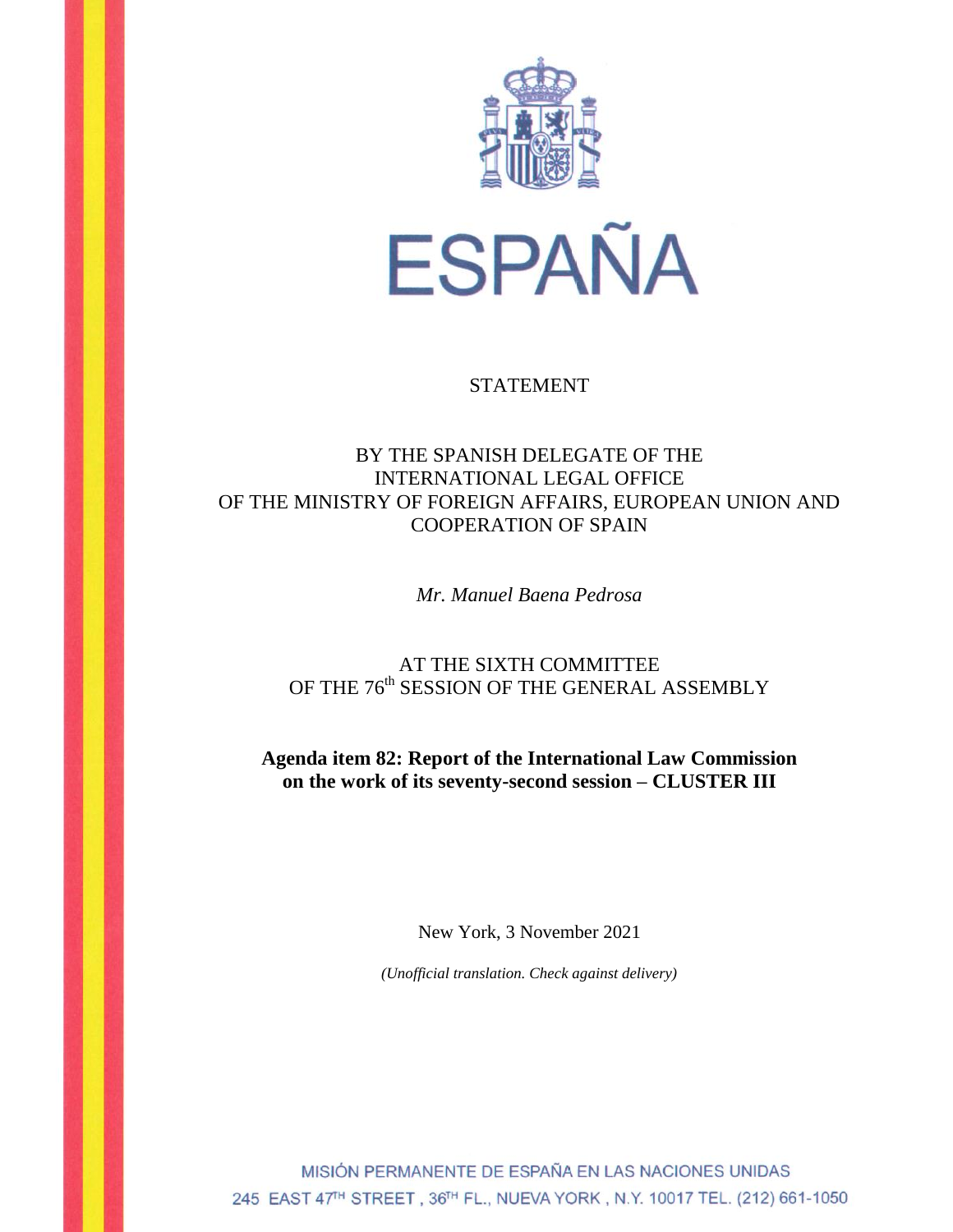Thank you very much, Mr. Chairman.

The Spanish delegation is grateful for the opportunity to speak in this third and final cluster, to which chapters seven, on the succession of States in relation to State responsibility, and eight, on general principles of law, have been reserved. Before going into each of these questions, we would like to acknowledge once again the efforts made by the members of the Commission in this last complex year, thanks to which we can see the progress that has been made in the areas covered by this third cluster, to which we are to refer below.

#### **General principles of law**

Chapter Eight of the Report deals with the issue of general principles of law. During the current session, the Special Rapporteur's second report was presented ,and new draft conclusions were proposed. First of all, this delegation acknowledges the efforts of the Special Rapporteur, Mr. Marcelo Vázquez Bermúdez, to address a legally complex subject, on which we have already had occasion, throughout these sessions, to note the existence of conflicting views on the legal nature, on the substance, of a subject - the general principles of law which is of unquestionable interest to Spain.

This presence of different views leads us to recall, at least briefly, the position of this delegation in this respect: the general principles of law are a true source of international law, therefore different from treaties and custom. Their function is to fill gaps in the legal system through the application of a procedure that the Commission is currently examining. With regard to this question, we wish to reiterate what has already been said in the past concerning the dual origin, national or international, of the general principles of law. We have no doubt that by applying the basic categories of the General Theory of Law it is not possible to exclude the possibility of identifying general principles of law formed within the international order. And this irrespective of the practical difficulty that may exist for their identification. We take good note of the fact that this question has been the subject of discussion within the Commission. The Commission has prudently decided to wait until the next session to take a decision on the matter. We trust that the Commission will be able to return to this issue and definitively adopt draft conclusion 7.

On the other hand, we agree with the Special Rapporteur that the starting point is Article 38.1.c of the Statute of the International Court of Justice as it has been jurisprudentially interpreted and in view of the practice of States. Spain welcomes the use of the terminology "principios generales *del* Derecho", which is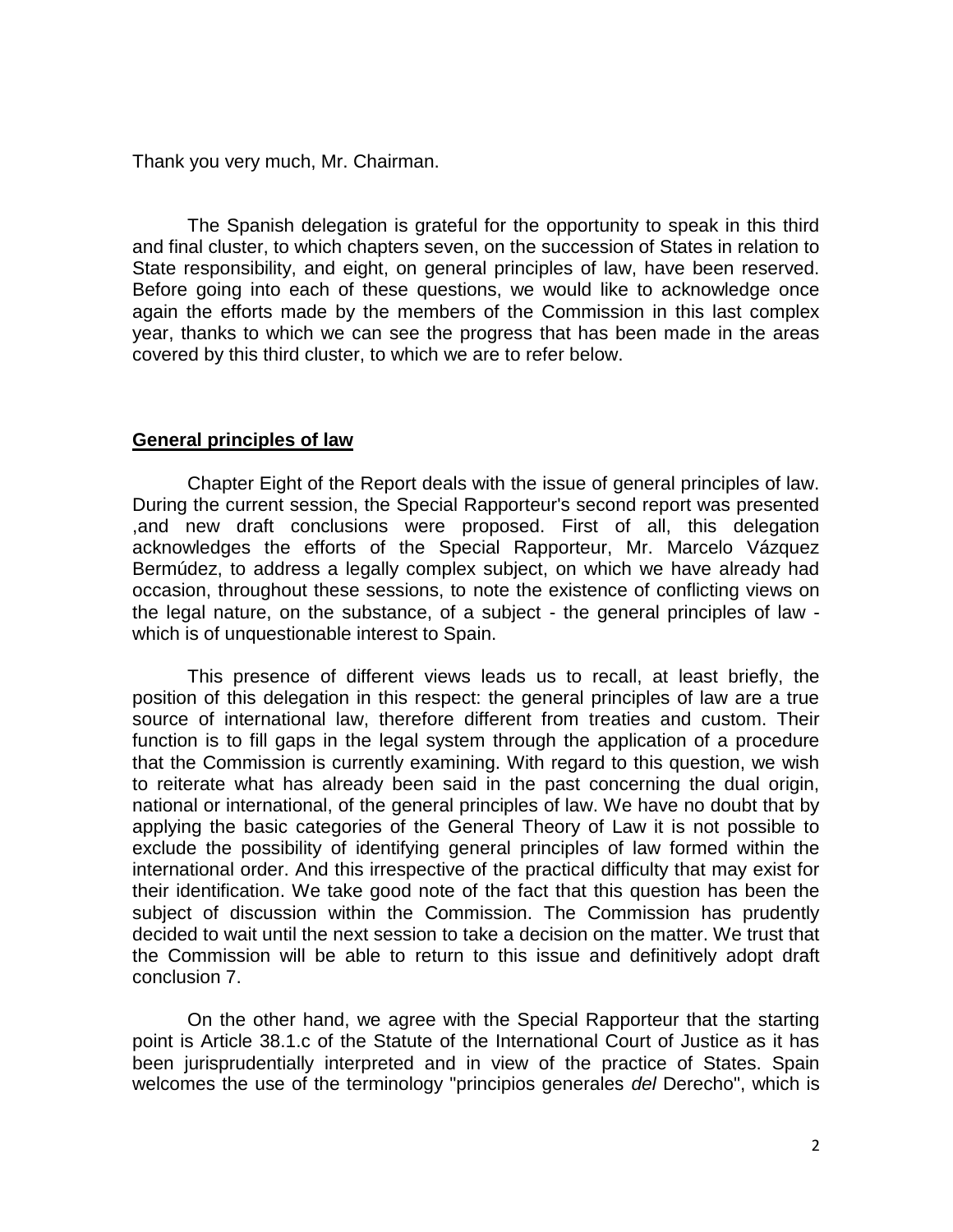commonly used in Spanish to refer to this legal category, and which has been included in the Diccionario Panhispánico del Español Jurídico.

Still on the subject of terminology, my delegation shares the concern of the Special Rapporteur and the Commission with regard to the expression "civilized nations", which appears in article 38 (1)(c) of the Statute of the International Court of Justice. Indeed, this expression is very anachronistic and seems to introduce terminology that is not compatible with the principle of sovereign equality. We are therefore pleased to note that the Commission has decided not to continue to use these terms, and we share the solution of using the terminology of Article 15(2) of the International Covenant on Civil and Political Rights. Although this article uses different terminology in each of the language versions, the Commission's choice to reproduce the text of each of these versions (in Spanish, "comunidad internacional") seems to us to be correct. Paragraph 3 of the commentary to Conclusion 2 sufficiently clarifies the meaning of the new terminology used and avoids any confusion that might arise from the use of different terms in each of the language versions.

With regard to the approach adopted by the Special Rapporteur, we find adequate what is stated in paragraph 174 of the Report, according to which he should "refer to the legal nature of general principles of law as one of the sources of international law, and to the scope and functions of such principles and their relationship to other sources of international law, as well as to the method of identifying them". We are pleased to note that the Special Rapporteur has taken into consideration the suggestions made by Spain in defining the scope of the topic: "nature, origin, functions and identification of general principles as a source of international law".

With regard to draft conclusion 4, this delegation considers the two-stage system for establishing the existence of a general principle of law to be appropriate, since, as we pointed out at a previous session, the establishment of a system capable of identifying general principles is of the utmost importance. And, in this respect, we agree that the expression "legal systems of the world" is sufficiently concrete.

With regard to the future work program, the Spanish delegation considers it appropriate to devote the next report to the functions of the general principles of law and their relationship with other sources of international law. We await with interest the next report of the Special Rapporteur, as well as the work of the Commission on this interesting topic.

#### **Succession of States in relation to State responsibility**

With regard to the seventh chapter of the Report, which deals with the succession of States in relation to State responsibility, Spain wishes to thank the